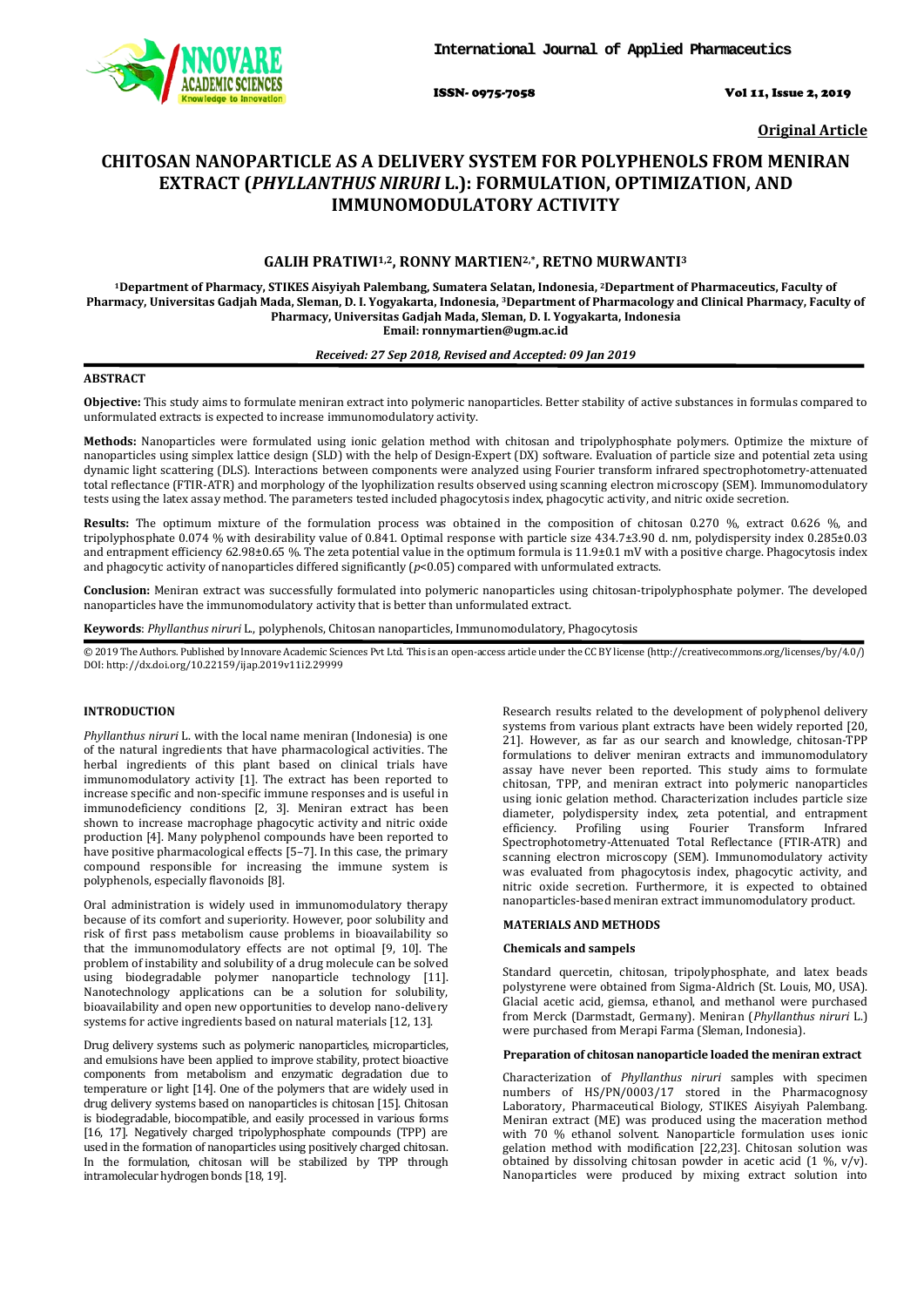chitosan and adding TPP solution drop by drop. The nanoparticles formulated will then be abbreviated as meniran extract nanoparticles (ME-NPs).

# **Optimization design using simplex lattice design**

Optimization in this formulation uses a design of experimental (DoE) approach. The design and processing of data using Design-Expert software (Stat-Ease Inc., Minneapolis, MN, USA). The design chosen in DoE is part of the simplex lattice design (SLD) of mixture designs. The design uses independent variables chitosan (A; %), ME (B; %), and TPP (C; %). In the modeling, three responses were selected to be evaluated, namely particle size  $(Y_1)$ , polydispersity index  $(Y_2)$ , and entrapment efficiency  $(Y_3)$ . The composition of the mixture of ingredients from each experiment is presented in table 1.

| Table 1: Composition of mixtures in the simplex lattice design and experimental results |  |  |  |
|-----------------------------------------------------------------------------------------|--|--|--|
|-----------------------------------------------------------------------------------------|--|--|--|

| Run          | A: Chitosan | B:            | C:             | $Y_1$ :               | $Y_2$ :                    | $Y_3^*$                   |
|--------------|-------------|---------------|----------------|-----------------------|----------------------------|---------------------------|
|              | (%)         | <b>ME</b> (%) | <b>TPP</b> (%) | Particle size (d. nm) | Polidispersity index (PDI) | Entrapment efficiency (%) |
| $\mathbf{1}$ | 0.270       | 0.680         | 0.020          | 530.9                 | 0.464                      | 50.95                     |
| 2            | 0.360       | 0.590         | 0.020          | 679.8                 | 0.507                      | 52.84                     |
| 3            | 0.360       | 0.590         | 0.020          | 691.5                 | 0.513                      | 52.02                     |
| 4            | 0.315       | 0.590         | 0.065          | 485.1                 | 0.329                      | 61.23                     |
| 5            | 0.270       | 0.635         | 0.065          | 391.9                 | 0.261                      | 62.61                     |
| 6            | 0.285       | 0.650         | 0.035          | 552.2                 | 0.341                      | 54.89                     |
| 7            | 0.285       | 0.605         | 0.080          | 435.0                 | 0.268                      | 64.06                     |
| 8            | 0.330       | 0.605         | 0.035          | 632.3                 | 0.359                      | 53.48                     |
| 9            | 0.270       | 0.590         | 0.110          | 704.2                 | 0.424                      | 68.77                     |
| 10           | 0.300       | 0.620         | 0.050          | 573.4                 | 0.428                      | 57.63                     |
| 11           | 0.315       | 0.635         | 0.020          | 642.1                 | 0.442                      | 52.52                     |
| 12           | 0.270       | 0.680         | 0.020          | 539.0                 | 0.467                      | 51.45                     |
| 13           | 0.315       | 0.635         | 0.020          | 770.3                 | 0.393                      | 52.83                     |
| 14           | 0.270       | 0.590         | 0.110          | 729.3                 | 0.381                      | 67.42                     |
| 15           | 0.315       | 0.590         | 0.065          | 465.2                 | 0.421                      | 61.92                     |

\*Data from each response is presented in mean (*n*=3)

#### **Determination of particle size, zeta potential, and electrophoretic mobility**

The particle size diameter, polydispersity index (PDI), zeta potential, and electrophoresis mobility were measured using a dynamic light scattering (DLS), namely Zetasizer Nano ZSP (Malvern Panalytical, UK). The data obtained as output from the Zetasizer 7.12 series software (Malvern Panalytical, UK). Measurements were adapted from previous studies with slight modifications [18, 24].

## **Determination of total flavonoid content (TFC)**

Flavonoid content was determined using quercetin standard. Measurements by spectrophotometric method using aluminum chloride reagent with sufficient modification [25, 26]. Instrumentation used by Hitachi U-2900 (Hitachi, Japan) spectrophotometer.

### **Determination of entrapment efficiency (EE)**

Nanoparticles were centrifuged at a speed of 15000 rpm at 24 °C for 30 min. The supernatant obtained was determined by TFC. Percentage of EE calculations using the formula:

Entrapment efficiency (EE, %)

 $=$   $\frac{(TotalTFC in extract - TotalTFC in the supernatant)}{TotalTFC in extract}$  x 100 % TotalTFC in extract

### **FTIR-ATR spectroscopy**

The interaction between nanoparticle-making materials was observed qualitatively using FTIR-ATR. The analysis was carried out on ME-NPs optimum formula, chitosan, TPP, and ME. The Nicolet iS5 FTIR-ATR spectrometer equipped with Omnic (Thermo Scientific, USA) software was used in the functional group characterization. The analysis was carried out at 4000 to 500 cm-1 with a resolution of 4 cm-1 .

### **Morphology of prepared using SEM**

ME-NPs solution was made in powder form (lyophilization). Morphology of the sample was observed using SEM with a JSM-6510 (Jeol, Tokyo, Japan).

### **Stability test of nanoparticles**

The test was carried out by storing nanoparticles at a temperature of 25 to 30 °C for seven days. Nanoparticle samples measured particle diameter, PDI, zeta potential, and electrophoretic mobility on days 1, 3, and 7.

### **Experimental animals**

The immunomodulatory assay using the latex assay method [4,9,27]. The animals used were Sprague Dawley rats with ethical clearance number 00150/04/lPPT/XII/2017. Experimental animals were adapted to the laboratory environment for one week. Rats grouping for immunomodulatory activity was done by dividing rats into five groups (water, CMC, ME, ME-NPs, and nanoparticles without extract (NPs-B)). Rats were treated according to their respective groups for seven days.

### **Macrophage isolation and culture**

The peritoneal sheath was opened and cleaned using 70 % alcohol. Macrophage cells were taken with the help of RPMI-1640 medium in the peritoneal cavity. As much as 5 ml of macrophage fluid obtained was collected and put into a refrigerator. Macrophage liquid was centrifuged at 1200 rpm, 4 °C for 10 min. The supernatant was discarded, then 1 ml of complete RPMI was added to the pellet obtained. The amount obtained was calculated using a hemocytometer, then resuspended with a complete RPMI medium to obtain a cell  $s$ uspension with a cell density of 2.5 x  $10^6$ /ml.

The cell suspension was grown in microplate 24 wells with a volume of each well  $200 \mu$  (5 x  $10^{\circ}/\text{ml}$ ) and given a slipcover. The cell suspension was incubated at  $37 \degree C$  for 30 min in a 5 % CO<sub>2</sub> incubator. Furthermore, complete RPMI was added to 1 ml/well and incubated for 2 h. Subsequently, the media was discarded and added 1 ml complete RPMI/ well each time, incubated for 24 h in a 5 % CO2 incubator and continued with activity test and phagocytosis index using the latex method *in vitro*.

### **Assay of macrophage phagocytosis**

Non-specific phagocytosis assay was carried out using 20 µl latex beads (3 d. µm) suspended in 300 µl serum. The latex suspension is added to a well of 300  $\mu$ l/well (5 x 10<sup>6</sup> latex), incubating for 60 min at 37°C. Then washing the suspension using PBS solution 2-3 times. Staining using giemsa 20 % with 30 min soaking. Calculation of the number of activated macrophages and the number of latex phagocytes in 100 macrophages. Every 100 cells of macrophages that phagocytize latex particles were calculated using a microscope. White latex and purple macrophages on observations using an inverted microscope (Zeiss, Olympus).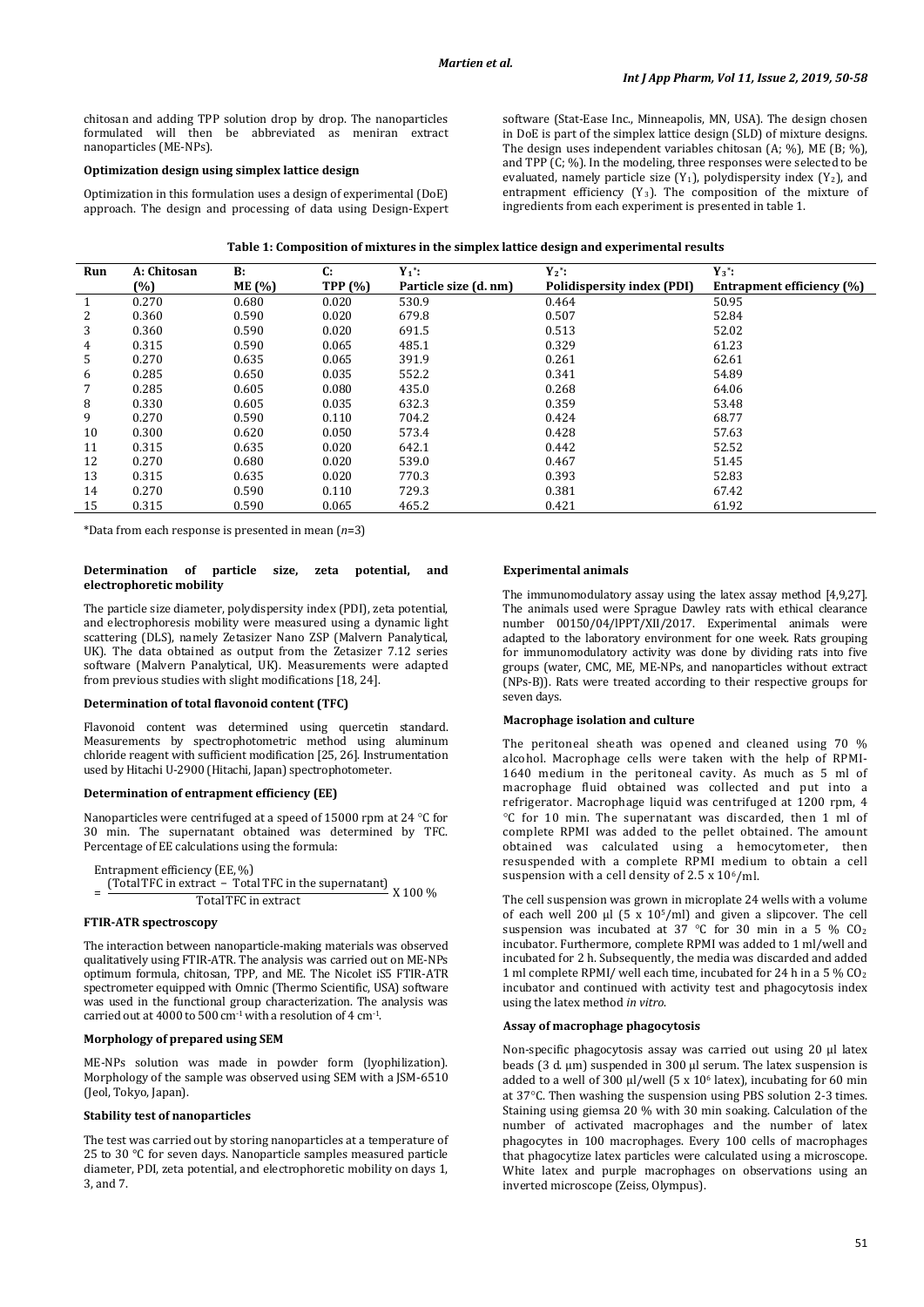# **Determination of nitric oxide (NO)**

The method of determining NO secretion using Griess reaction with slight modification. Samples were prepared after culturing for 24 h. A total of 100 µl of samples and standard nitrite are included in the well. Furthermore, 100 µl Griess solution (1 % sulfanilamide, 0.1 % naphthyl ethylenediamine in 5 % phosphoric acid) was added to each well-containing samples and standards. Microtiter plates were left at room temperature for 15 min until color changes occur. Absorbance measurements using a plate reader were carried out at a wavelength range of 520-590 nm. The levels of nitric oxide can be calculated by extrapolating data from standard curves using standard sodium nitrite.

### **Statistical analysis**

Models in optimization were analyzed using Design-Expert software (Stat-Ease Inc., Minneapolis, MN, USA). All data are presented as means±SD. The statistical analysis of the experimental results was performed using the SPSS software (SPSS Inc, Chicago, IL, USA). A *p*- value<0.05 was considered significant to compare immunomodulatory assay results.

#### **RESULTS AND DISCUSSION**

### **Optimization studies using the design of experiment (DoE) approach**

Complete data on experimental results are presented in table 1. Data related to response results from 15 experiments scattered around the diagonal line on the normal plot of residuals (fig. 1-A, 1-B, and 1- C). This result indicates that the data is normally distributed and meets the requirements for the analysis of variance (ANOVA) test. Based on statistical analysis, the equation models of the three responses  $(Y_1, Y_2,$  and  $Y_3)$  can be used to predict the optimum mixture of the nanoparticle formulation process. Models of all three responses showed significant results  $(p<0.05)$  and the lack of fit was not significant (*p*>0.05). Particle size and polydispersity index as the first and second responses have quadratic models. The response of entrapment efficiency was obtained by a special quartic model.

| Parameter                | $Y_1$ : Particle size (d. nm) | Y <sub>2</sub> : Polydispersity index (PDI) | $Y_3$ : Entrapment efficiency $(\%)$ |
|--------------------------|-------------------------------|---------------------------------------------|--------------------------------------|
| Standard deviation       | 48.27                         | 0.0491                                      | 0.5955                               |
| Mean                     | 588.15                        | 0.3999                                      | 57.64                                |
| CV(%)                    | 8.21                          | 12.27                                       | 1.03                                 |
| Press                    | 50380.37                      | 0.0452                                      | 38.33                                |
| Value R <sup>2</sup>     | 0.8869                        | 0.7412                                      | 0.9960                               |
| Adjusted $\mathbb{R}^2$  | 0.8240                        | 0.5974                                      | 0.9906                               |
| Predicted R <sup>2</sup> | 0.7283                        | 0.4598                                      | 0.9275                               |
| Adequate precision       | 10.5377                       | 7.3933                                      | 36.6193                              |

Predicted vs. actual curves are used to detect values, or groups of values, that are not easily predicted by the model. The predictive and actual values of particle size are not much different (fig. 1-D, 1-E, 1-F) with the difference in adjusted  $\mathbb{R}^2$  and predicted  $\mathbb{R}^2$  values less than 0.2 (table 2). These results indicate that there is no significant difference between the observed data and predictive data from the suggested model.



**Fig. 1: Normal plot and predicted vs. actual plot**

Based on the regression equation in table 3 shows a description of the influence of each material component as a factor in the response of the formed particle size. Each constituent component of nanoparticles, namely chitosan (A), ME (B), and TPP (C) affects the increase in particle size, PDI, and EE produced.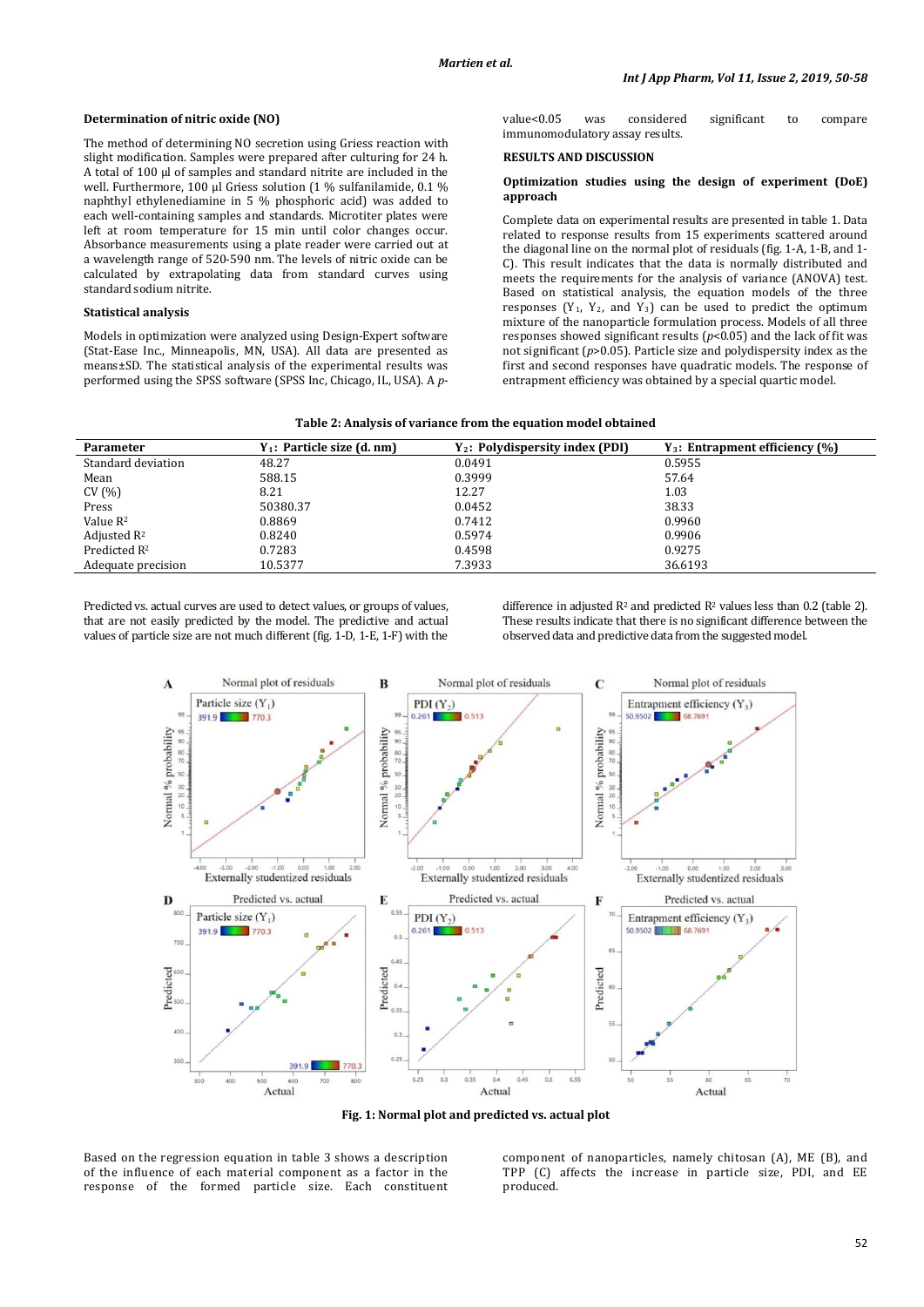**Table 3: Type of model and equation of response**

| Response                             | <b>Transform</b> | Model     | <b>Equation</b>                                                              |
|--------------------------------------|------------------|-----------|------------------------------------------------------------------------------|
| Y <sub>1</sub> : Particle size       | None             | Ouadratic | $Y_1 = 687.52A + 536.08B + 702.77C + 474.72AB - 843.31AC - 842.68BC$         |
| Y <sub>2:</sub> Polydispersity index | None             | Ouadratic | $Y_2 = 0.503A + 0.463B + 0.395C - 0.235AB - 0.290AC - 0.622BC$               |
| $Y_3$ : Entrapment                   | None             | Special   | $Y_3 = 52.41A + 51.18B + 68.07C + 3.34AB + 5.15AC + 11.56BC - 188.61A^2BC -$ |
| efficiency                           |                  | auartic   | 28.02AB <sup>2</sup> C+4.31ABC <sup>2</sup>                                  |

#### **Response of particle size (Y1 )**

The interaction of chitosan-ME (AB) can increase the diameter of the particle size. The interaction of chitosan with TPP (AC) and ME interaction with TPP (BC) can reduce particle size. Chitosan as the main polymer will interact and bind the active compound from the extract in a certain amount so that the interaction of chitosan-ME (AB) will increase the particle size. TPP acts as a crosslinking agent, in this case, its interaction with chitosan and extracts has a role in forming particles of a certain size [28,29]. Experiments at run 2, 3, 8, 9, 13, and 14 resulted in an average particle size diameter above 600 nm. Particle size that is too large is strongly influenced by the interaction of extracts and TPP. Experiments at run 5 and 12 proved that the same chitosan concentration (0.270%) gave different particle sizes at different ME (0.635% and 0.680%) and TPP (0.06% and 0.02%) concentrations.



**Fig. 2: Contour plot (A, B, and C)and 3D surface plot (D, E, and F)**

The relationship between the dependent variable  $(Y_1)$  and the independent variable or factor (A, B, C) can be seen in the contour plot (fig. 2-A, 2-B, 2-C) and 3D surface plot (fig. 2-D, 2-E, 2-F). High chitosan concentrations tend to be obtained with larger particle sizes. However, low concentrations of chitosan do not always produce smaller particles. TPP in too low concentration tends to increase particle size diameter. Increased extract concentration will affect particle size but gives a more stable effect compared to chitosan and TPP. Chitosan at low concentrations can form smaller and more stable nanoparticles [30]. Adding a small amount of TPP with a large concentration of chitosan will cause the formation of micro-sized particles quickly. This is indicated by the presence of a suspension mist in solution.

#### **Response of polydispersity index (Y 2 )**

The concentration of chitosan (A), ME (B), and TPP (C) can affect the increase in PDI from the resulting nanoparticle suspension. The highest PDI value (0.507) was generated in run 2. The experiment that was run 5 in SLD produced the lowest PDI, which was 0.261. Composition at run 2 and 5 (table 1) proves the effect of each component on the PDI obtained. Based on the contour plot (fig. 2-B) and 3D surface plot (fig. 2-E), the higher the concentration of chitosan will be obtained by the high PDI value. The high TPP concentration in its interaction with other components can reduce the PDI. Low PE concentrations in interaction with low chitosan concentrations and high concentration TPP tend to decrease PDI. The most important characteristics in the nanoparticle system are the size and distribution of particles. Particle size distribution is expressed in the polydispersity index in the range between 0-1. Homogeneous dispersion is indicated by the PDI value close to 0, while PDI more than 0.5 indicates high heterogeneity.

#### **Response of entrapment efficiency (Y3 )**

Entrapment efficiency is an essential parameter in the development of material based on natural drug delivery systems [21, 23]. The percentage of entrapment efficiency can provide an overview of the effectiveness of active binding compounds by polymer complexes in the nanoparticle system. The model obtained for the absorption efficiency response (Y 3) is special quartic. The existence of an interaction variable of three ABC factors, with one quadratic component, becomes a special quartic with a square difference in the  $Y_1$  and  $Y_2$  responses.

Based on the regression equation (table 3), contour plot (fig. 2-C), and 3D surface plot (fig. 2-F), the interaction between the three components with a larger chitosan composition (A 2BC) gives a decrease in the percentage of entrapment efficiency. The percentage of entrapment efficiency will increase in low concentration chitosan, low concentration extracts, and high concentration TPP. Experiments at run 1 and 9 (table 1) proved that the concentration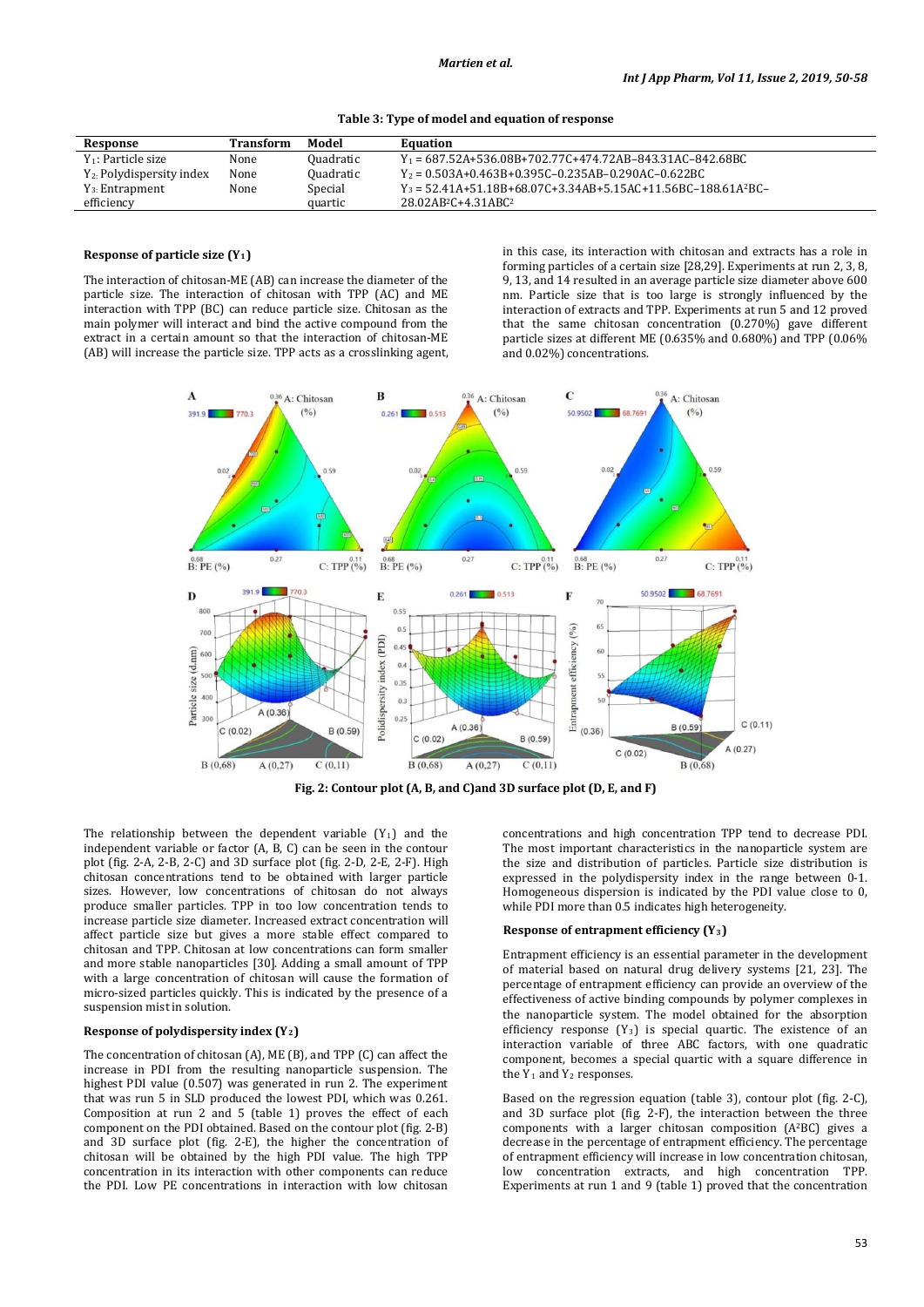of extract and TPP greatly influenced the percentage of adsorption efficiency at constant chitosan concentrations.

## **Optimum formula and verification**

Particle size and entrapment efficiency are the main parameters in the development of extract-based polyphenol compounds using this polymeric nanoparticle model. The priority value for both responses is given the highest. Absorption efficiency is given a maximum target in the hope that high active compounds (flavonoids) will be obtained. The model obtained from the SLD experiment was used to predict the optimum mixture composition. The optimum component mixture consisted of chitosan concentration as the primary polymer 0.270 %, ME 0.626 %, and TPP as the crosslinking agent 0.074 %.

The desirability value is used as an important indicator in determining the optimum mixture. The composition of the mixture with desirability value 0.841 will give a particle size diameter of 433.2 nm, a polydispersity index of 0.273 and a total flavonoid entrapment efficiency of 64.06 % (table 4). The intersection point of the optimal formula results can be seen in the contour plot (yellowish-orange area) with a desirability value 0.841 (fig. 3).

The particle size diameter in the optimum formula was 434.7±3.90 nm, theoretically included in the 95 % range of verification CI (343.8-520.4 nm) and from 95 % range of PI (291.6-572, 5 nm) well verified. PDI and EE values were also well verified, in the range of 0.183 to 0.362 and 62.61 to 65.41 % (based on 95 % CI range). Based on one sample t-test, particle size, PDI, and entrapment efficiency of the optimum formula there was no significant difference from the predictive value (*p*>0.05).



**Table 4: Verification range from CI and PI**

| Response                             | Predicted | Observation <sup>*</sup> | 95 % CI |       | 95 % PI |       |
|--------------------------------------|-----------|--------------------------|---------|-------|---------|-------|
|                                      |           |                          | Low     | High  | Low     | High  |
| $Y_1$ : Particle size (d. nm)        | 432.1     | $434.7 \pm 3.90$         | 343.8   | 520.4 | 291.6   | 572.5 |
| $Y_{2}$ : Polydispersity index (PDI) | 0.273     | $0.285 \pm 0.03$         | 0.183   | 0.362 | 0.130   | 0.415 |
| $Y_{3}$ : Entrapment efficiency (%)  | 64.01     | $62.98 \pm 0.40$         | 62.61   | 65.41 | 61.99   | 66.03 |

\*mean (*n*=6)±standard deviation (SD)

# **Zeta potential and electrophoretic mobility**

In the nanoparticle formulation, high zeta potential is targeted because it relates to stability and effectiveness in drug delivery systems [31]. Small particles with high zeta potential represent high Brownian motion. Therefore, aggregation is not formed to increase stability in the dispersion system. When zeta potential is low, the attraction is greater than the repulsion force which causes dispersion to break, and particle flocculation occurs. The zeta potential value produced is 11.9±0.1 mV with a positive charge. Although the zeta potential produced is relatively small, the nanoparticles are likely to be stabilized by the TPP layer through steric stabilization. Although zeta potential is only 20 mV or much lower but has steric stability, it can provide sufficient stabilization [32]. Steric stabilization involves the adsorption of polymers on the surface of the particles. Coatings adsorbed by polymers such as TPP will act as a barrier on the surface of the particles. That barrier will prevent particles from returning together because of the van der Waals attraction.

Electrophoretic mobility parameters, solids move in a liquid phase because there is an electric field applied to the system. As a result of this electric field, the particles will move, and their movement speed reaches the maximum when the electric force is proportional to the style of the friction. Electrophoresis phenomenon is characterized by electrophoretic mobility, which is the speed of unity of electric field strength (µmcm/Vs).

# **Characterization using FTIR-ATR**

FTIR-ATR spectra are analyzed based on vibrations in the functional groups of each component material. The spectral patterns of the analysis results on chitosan, ME, TPP, and ME-NPs materials are shown in fig. 4. The spectra of the extract are strongly influenced by the specific and specific structure of the flavonoid and polyphenolic groups. Chitosan shows several typical peaks in the IR spectra, and namely, absorption widened and overlap between stretching vibrations of O-H and N-H at wave numbers 3423 cm-1. There is stretch vibration absorption C=O at wave number 1654 cm-1 and NH bending vibration at wave number 1596 cm-1. The peak is a typical peak that marks the presence of amine and hydroxy groups in chitosan. There is also a stretching vibration of C-O-C from the glycoside bond at wave number 1079 cm-1 . The chitosan spectra of the measurement results are similar to some existing literature [33].

The extract used in this study is acidic with a pH of 4.83. The dominant polyphenol content causes the extract to be acidic. It also causes extracts to tend to be negatively charged. The ME spectra pattern (fig. 4-C) has a peak in the area of 3400 to 3200 cm -1 indicating the presence of an-OH group. The absorption peak at 2923 cm-1 marks the presence of a C-H group. The presence of aromatic C=C bonds is indicated by a vibration peak in the 1456 cm-1 area.

The interaction between components is estimated not only between chitosan and TPP. The positively charged group of chitosan can interact first with the negatively charged group of the extract. The interaction between constituent components is shown by the shift of several spectral peaks after being analyzed in the form of nanoparticles (fig. 4-D). The peak in the area of 3400 to 3200 cm -1 experienced a shift and widened. In addition to the new peak spectra, there is also a shift in the peak spectra of functional groups of each component. The peak of the spectra in the 1034 cm-1 area indicates the presence of P=O groups from TPP.

### **Morfologi using SEM**

The morphological evaluation was carried out on the powder produced by drying the ME-NPs (lyophilized) using SEM. From the evaporation process, a gel-like texture with a thicker texture (gel aggregate) is obtained. This condition, caused by polyphenol compounds which dissolve in ethanol binds to chitosan so that the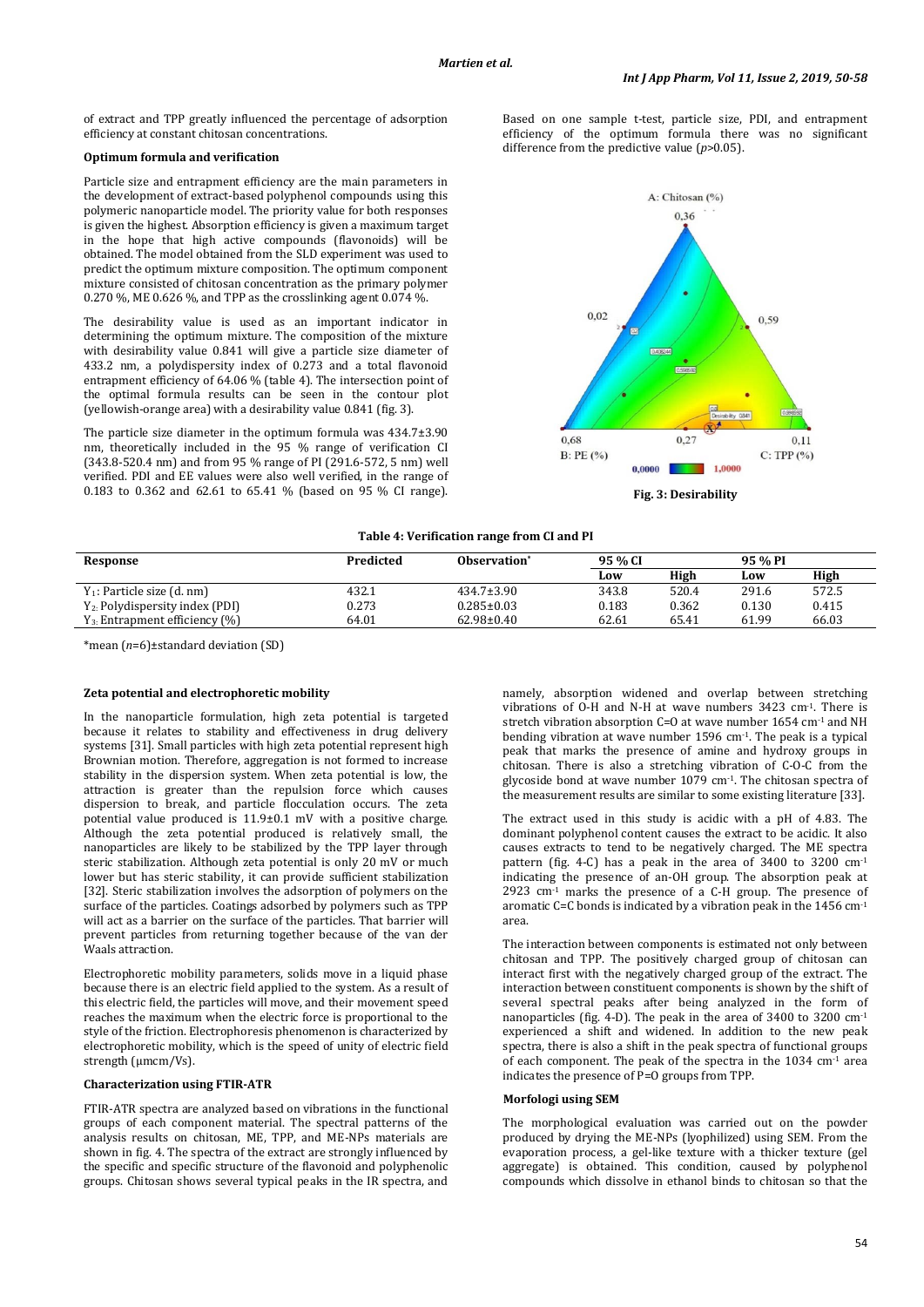$\mathbf{A}$  $\ddot{q}$ 90 85 L. Tranemittanca 80 75  $\overline{7}$  $\epsilon$  $5$  $\bf{B}$ 3120.74 6Transmittance  $\mathbf C$  $\overline{8}$ nemittance 3218.78 G3 KO  $\mathbf{D}$  $\overline{a}$ emittance  $\overline{7}$  $1$ Tran  $\overline{5}$  $361$  $034$  $\frac{4}{3}$  $40<sup>1</sup>$ 3000 2500 2000  $1500$ 100  $500$ 3500 ers (cm-1)

interaction with acetic acid becomes weak and aggregate gel is formed when the solvent evaporation process. Gel aggregates will become solid sheets with a drying process under high pressure. ME-NPs sheets obtained are then made into fine powder.

**Fig. 4: FTIR-ATR spectra, chitosan (A), TPP (B), ME (C), and ME-NPs (D)**



**Fig. 5: Morphology of lyophilized powder particles from ME-NPs using SEM**

Particle morphology of evaluation results with SEM is presented in the fig. 5. The particle morphology shown in the fig. is the layers that are stacked instead of spherical. Morphological conditions of spherical nanoparticles can be taken in liquid form (nanoparticle suspension). Therefore TEM instrumentation will be more precise in providing a general description. However, this study was not conducted because ME-NPs powder material will be given to experimental animals in the immunomodulatory assay.

### **Nanoparticle stability assay**

Stability is a condition that is good within certain limits throughout storage and uses or can be interpreted as the same characteristics as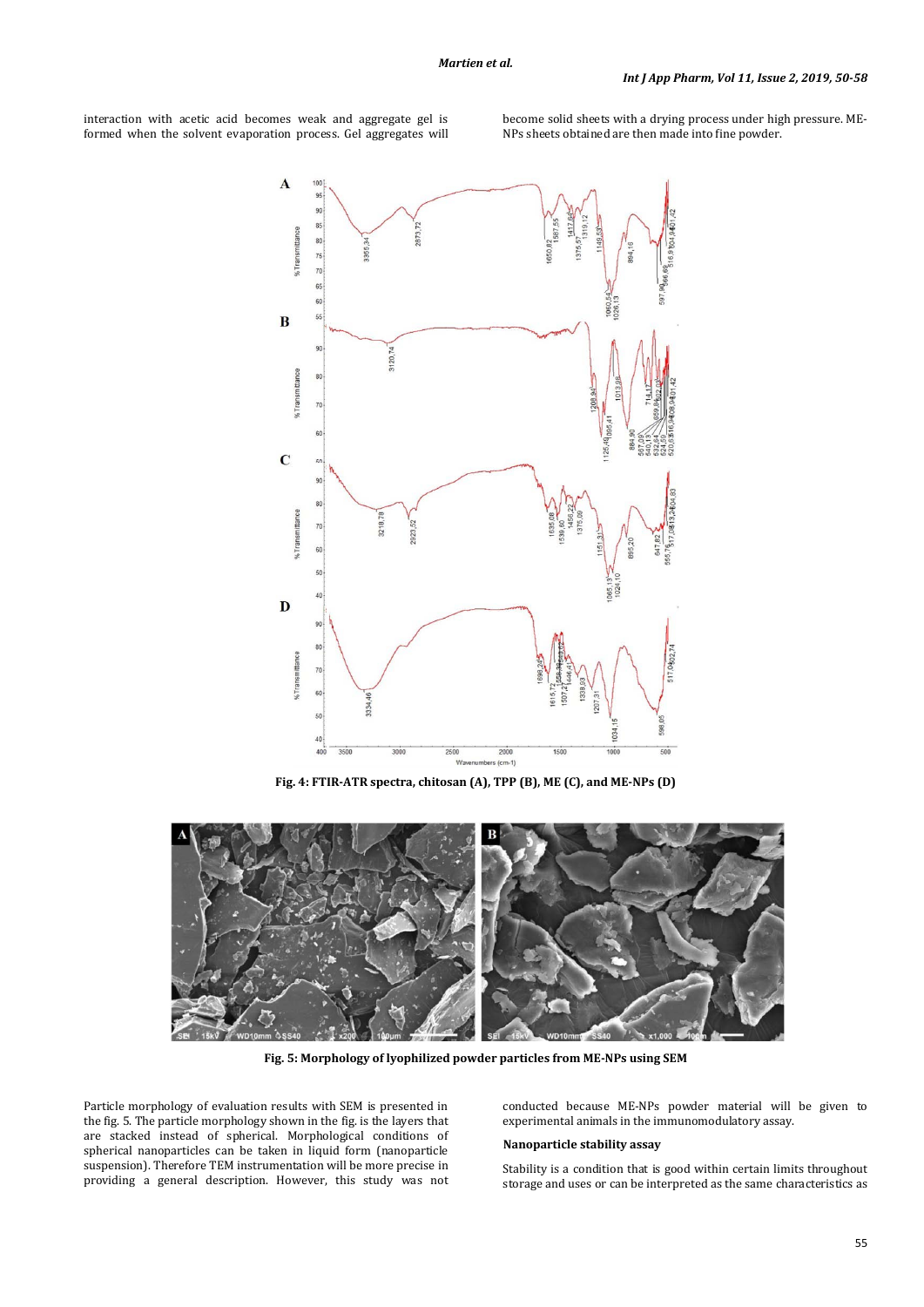when it was first made. The optimum formula was stored at room temperature and measured on days 1, 3, and 7. Physical stability was observed from changes in particle size, PDI, and zeta potential values from the sample.

**Tabel 5: Physical measurement of nanoparticles**

| Time (D)        | Particle size* (d. nm) | Polydispersity index <sup>*</sup> | Zeta potential* (mV) | Electrophoretic mobility <sup>*</sup> ( $\mu$ mcm/Vs) |
|-----------------|------------------------|-----------------------------------|----------------------|-------------------------------------------------------|
| 428.9±17.9      | $0.307 \pm 0.021$      | $11.9 \pm 0.1$                    | $0.933 \pm 0.007$    |                                                       |
| $402.0 \pm 2.4$ | $0.276 \pm 0.003$      | $12.1 \pm 0.8$                    | $0.947 \pm 0.058$    |                                                       |
| $393.2 \pm 9.2$ | $0.256 \pm 0.012$      | $13.4 \pm 0.6$                    | $0.050 \pm 0.044$    |                                                       |

\*(*n*=3) mean±SD

Particle size has decreased on days 3 and 7 (table 5). The measured particles are probably particles that are still floating in the system. Small particles that combine to form agglomerates and tend to be unstable will form deposits at the bottom of the system and become undetectable at particle size measurements. The results of this study are following the theory of the effect of temperature on the size of chitosan nanoparticles which give results that at low-temperature storage of 10 to 25 °C the particle size is still relatively small [34]. Storage of chitosan nanoparticle solutions at temperature variations of-10, 5, and 25 °C. Temperature storage of-10 °C is ignored because of the stabilization of the nanoparticle solution. Significant particle size increases occurred at storage temperatures of 5 °C and 25 °C which were observed on days 15 and 7.

The PDI values observed on days 3 and 7 showed that nanoparticles still showed good homogeneity. Besides, the polydispersity index measured still meets the 95 % CI range of the values required by Design-Expert software. Electrophoretic mobility describes the speed of movement of charged particles in the system. The higher the value of electrophoretic mobility indicates that the faster the particles move. This causes the system to be more stable because there is no agglomeration. The ME-NPs is still stable on days 3 and 7 with storage conditions at room temperature.

#### **Macrofage phagocytosis**

Macrophage activity describes the percentage of active macrophage cells that can phagocytose latex (fig. 6). Visually from phagocytosis assay preparations, macrophage cells in ME-NPs appear to eat more of the latex granules (fig. 6-C). Phagocytosis index describes the ability of macrophage cells to be active in phagocytosis of latex (fig. 7-A). The phagocytic index is higher with the increasing number of phagocytic latex. ME-NPs treatment group had the highest phagocytosis index compared to other treatment groups. The water treatment group as a normal group had a phagocytosis index value of 1.43±0.07 and not much different from the CMC treatment group, which was 1.22±0.09.

The ME-NPs group showed the highest phagocytosis index compared to other groups, which were 3.04±0.15. The NPs-B (nanoparticles without extract) treatment group had a lower phagocytosis index value compared with ME-NPs, which was 1.61±0.09. Meniran herbal extracts that were not formulated had a phagocytosis index of 2.26±0.01. The results of the statistical analysis of the phagocytosis index of macrophages showed that there were significant differences between ME-NPs groups with all treatment groups (*p*<0.05).



**Fig. 6: Phagocytosis of macrophage cells, treatment with water (A), meniran extract (B), ME-NPs (C), and NPs-B (D)**

The activity of macrophages in each treatment group is shown in fig. 7-B. ME-NPs showed macrophage phagocytosis activity of 89.00±3.61 % and unformulated extract (ME) of 79.89±0.93 %. Phagocytosis activity of ME-NPs also showed results that were significantly different from other groups (*p*<0.05). The higher the percentage of macrophage cells that are active from a total of 100 macrophage cells counts, the more potential they will be as immunostimulants [27].



**Fig. 7: Phagocytosis index (A) and phagocytosis activity (B) (***n***=6)**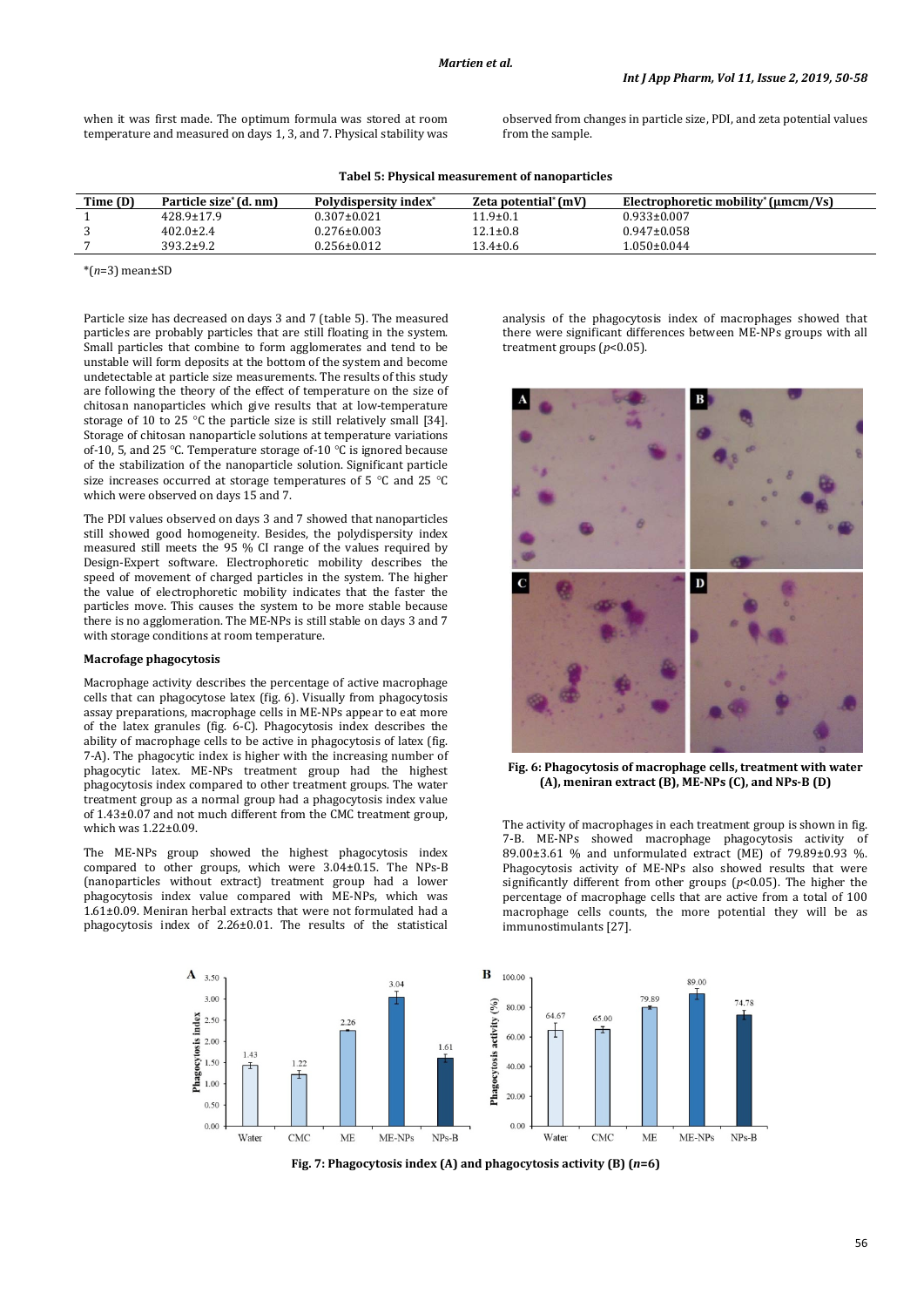#### **Nitric oxide (NO)**

Macrophages can destroy antigens by respiratory burst and produce ROS such as superoxide, hydrogen peroxidase and nitric oxide (NO). Nitric oxide is a powerful microbicidal agent against intracellular microorganisms. Nitric oxide is a parameter that shows the activation of macrophage cells [4,10]. Nitric oxide was measured from the supernatant culture of peritoneal macrophages (fig. 8).



**Fig. 8: NO secretion from each treatment group (***n***=6)**

ME-NPs were not significantly different from extract (*p*>0.05) but were significantly different from NPs-B (*p*<0.05). Improved macrophage performance is accompanied by increased performance is accompanied phagocytosis. Active phagocytes (macrophages and neutrophils) will secrete NO. Nitric oxide can attack the cells that produce it and the cells that surround it to enable a decrease in NO levels despite high activity [10].

### **Immunomodulatory activity**

Meniran herbal extract formulated in the form of polymeric nanoparticles has a higher immunomodulatory activity than unformulated extract. The stability of active substances reaching the systemic circulation becomes an essential factor in increasing the activity of immunomodulators. Also, optimal activity is influenced by the absorption and release of active substances into the systemic circulation. Flavonoids have low water solubility even in the form of glycosides. Flavonoids have low bioavailability and are easily modified due to environmental factors such as temperature, pH, and light. The mechanism of the absorption of flavonoids in the gastrointestinal causes a small number of flavonoids absorbed in the small intestine [35]. Flavonoids can be modified into other forms before reaching the absorption area due to degradation by microorganisms or enzymes in the intestine [36].

Nano-sized drug delivery systems significantly affect the absorption profile of active substances. Polymeric nanoparticles can increase solubility, bioavailability, efficacy, reduce doses, and increase absorption of herbal medicines [37]. Particle size, morphology, and character of the surface play an important role in absorption through the gastrointestinal mucosa [35]. The surface area becomes larger as the particle size decreases so that most of the drug will be near the surface of the particle. In these conditions, drug release becomes faster. Larger particles have larger nuclei so more drugs can be packaged and diffuse slowly [38].

Some publications formulate polyphenol compounds, especially quercetin in the form of nanoparticles. Chitosan nanoparticles are formulated to improve the oral bioavailability of flavonoids [35]. The antioxidant activity of quercetin can be increased in the chitosan-alginate nanoparticle formula [39]. Polymer nanoparticles with routine active substances have been formulated using chitosan and TPP in the form of nanoparticles [40]. Nanoparticle formula using chitosan was detected stably in gastric fluid media, while the stability in simulated intestinal fluid media was only 20 % released and 80 % was still absorbed in chitosan nanoparticles. Positively charged nanoparticles are absorbed through mucoadhesive, polymeric nanoparticles tend to show high levels of drug release. This is very important in the oral administration route to ensure that no drug is released from preparation before reaching the systemic circulation [35].

Administration of ME-NPs has been shown to increase phagocytic index and phagocytic activity. Chitosan as the primary polymer in the formula gives different results compared to other test groups. Mechanisms related to the effectiveness of ME-NPs as immunomodulators still need to be studied further regarding drug delivery and other immunological activity parameters. Based on the theory, the positive charge of polymer particles helps to interact with the intestinal mucous membrane which helps in the release and absorption of active compounds.

Chitosan has been proven *in vitro* and *in vivo* to increase drug absorption due to the mucoadhesive ability and tight junction opening in mucous cell membranes [17, 41]. The interaction of chitosan which is positively charged and the negative charge of mucin causes a long contact time between the drug and the absorption surface. This condition causes an increase in drug absorption. Chitosan nanoparticles have unique features in absorption, namely by M cells and follicles in lymphoid tissues that are connected to the intestine in the gastrointestinal system. After reaching the apical membrane of intestinal epithelial cells, most of the nanoparticles cross the enterocytes through transcellular transport. Nanoparticles enter the bloodstream or lymphatic vessels through exocytosis. Particles measuring less than 500 nm enter through endocytosis with mediators clathrin and caveolae. The ion or cationic layer of chitosan protects polymeric nanoparticles from endolysosomal degradation in enterocytes [35, 41].

### **CONCLUSION**

Meniran herbal ethanolic extract was successfully formulated into polymeric nanoparticles using chitosan-tripolyphosphate. Extracts in the nanoparticle formula produced a higher phagocytic index value and phagocytic activity of macrophages which was better than the unformulated extract. Evaluation of other parameters of immunomodulatory activity is needed to produce superior starting material as nano-herbal development.

# **ACKNOWLEDGMENT**

The authors gratefully acknowledge the financial support by Grants 2017 (Hibah Pengembangan Penelitian Laboratorium) No. UGM/FA/ 1677a/M/05/01, Faculty of Pharmacy, Universitas Gadjah Mada, Yogyakarta. Thanks to PT. DKSH Indonesia who have co-sponsored this research.

# **AUTHORS CONTRIBUTIONS**

The authors declare that this work was performed by all authors named in this article, and all liabilities pertaining to claims relating to the content of this article will be borne by all of them. All authors approved and read the manuscript for publication.

### **CONFLICT OF INTERESTS**

The authors declare that no conflict of interest is associated with this work

#### **REFERENCES**

- 1. Tjandrawinata RR, Susanto LW, Nofiarny D. The use of *Phyllanthus niruri* L. as an immunomodulator for the treatment of infectious diseases in clinical settings. Asian Pac J Trop Dis 2017;7:132-40.
- 2. Nworu CS, Akah PA, Okoye FBC, Esimone CO. Aqueous extract of *Phyllanthus niruri* (Euphorbiaceae) enhances the phenotypic and functional maturation of bone marrow-derived dendritic cells and their antigen-presentation function. Immunopharmacol Immunotoxicol 2010;32:393-401.
- 3. Nworu CS, Akah PA, Okoye FBC, Proksch P, Esimone CO. The effects of *Phyllanthus niruri* aqueous extract on the activation of murine lymphocytes and bone marrow-derived macrophages. Immunol Invest 2010;39:245-67.
- 4. Kumar S, Sharma S, Kumar D, Kumar K, Arya R. Immunostimulant activity of *Phyllanthus reticulatus* poir: a